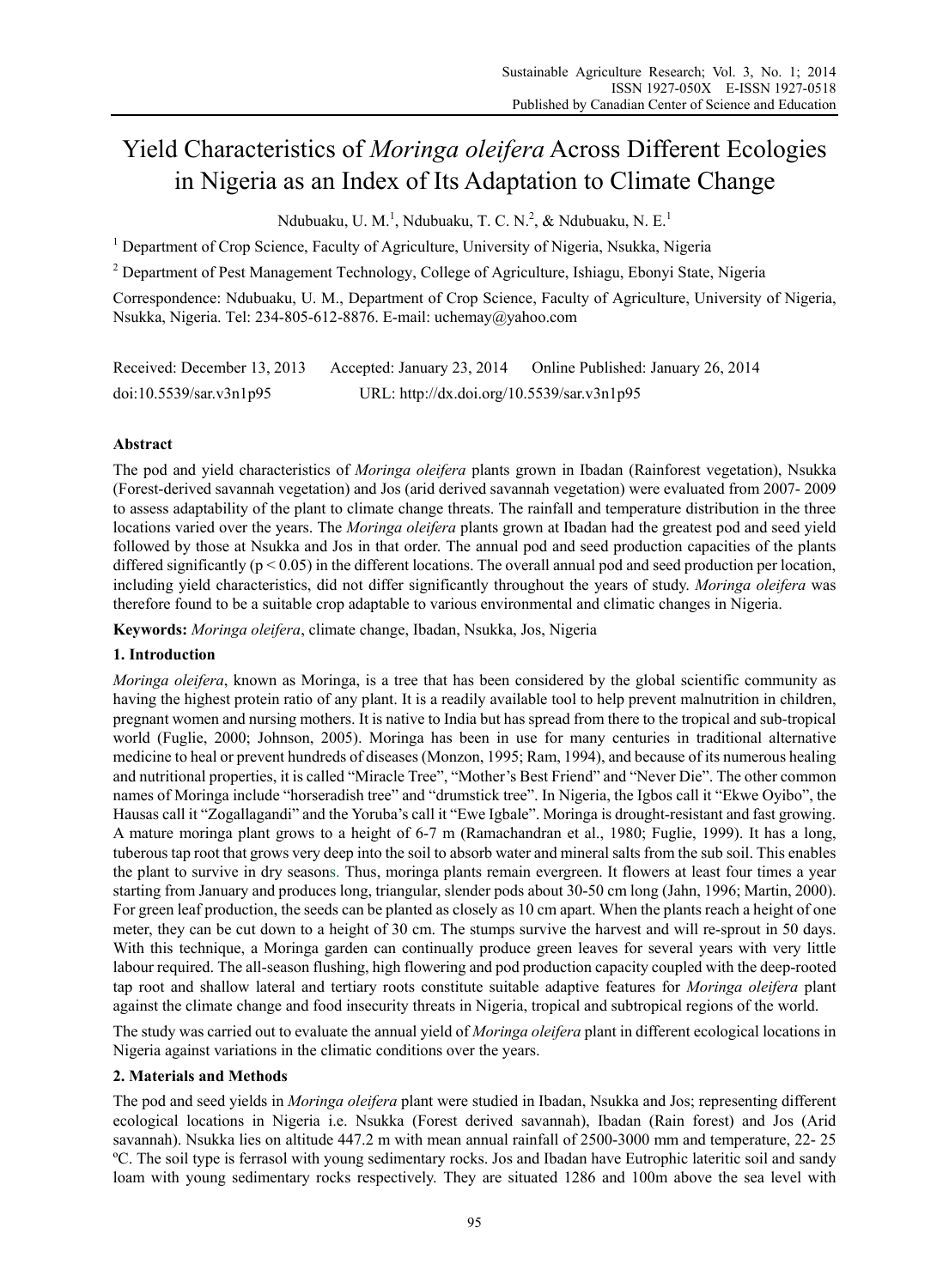rainfall and temperature ranges of 1422 mm and 22 ºC (for Jos) and 1500-2000 mm and 27 ºC (for Ibadan). The rainfall and temperature distribution in the three ecological zones were studied for three years; from 2007 to 2009. Data on pod and seed yield characteristics were collected at maturity. The moringa plants were established in the different locations one year before the study. In each location, planting was done directly on the field at 1 m x 1 m and plants were randomly arranged in plots (blocks) in three different areas of a location to represent the replicates. The plots were manually weeded as the need arose in each location and there were no fertilizer and pesticide application.

### **3. Results and Discussion**

The high yielding and drought resistant qualities of *Moringa oleifera* plant have been fully exhibited in this study with its mean annual pod yield capacity of 37.69 tonnes/ha/yr and seed yield capacity of 16.74 tonnes/ha/yr across the zones. *Moringa oleifera* plants grew and yielded very well in all the ecological locations considered in the study even in the arid savanna zone of Jos. There was also consistency in its pod and seed production capacities irrespective of the weather changes over the three years of study. The Moringa plants at Jos had the least number of pods over the years and the annual pod production differed significantly ( $p < 0.05$ ) in the different locations (Table 1). However, the difference in the overall yearly production of the pods, in terms of number of pods/plant, in all the locations was insignificant ( $p > 0.05$ ). The pods of the Moringa plants at Jos also had the least lengths compared with those at Ibadan and Nsukka. The pod yield (tonnes/ha/yr) and other yield attributes of the moringa plants grown at Jos also had the lowest values. Moringa plants at Ibadan recorded the highest pod yield (in tonnes/ha/yr) in each year of study with slightly higher values of the other pod yield attributes than those at Nsukka, especially in the years 2007 and 2009. In 2008, pod number and length were higher at Nsukka than Ibadan (Table 1).

| Pod Yield Characteristics |                     |                               |                         |                                      |                                    |                             |  |  |  |  |
|---------------------------|---------------------|-------------------------------|-------------------------|--------------------------------------|------------------------------------|-----------------------------|--|--|--|--|
| Location<br>Year          |                     | Mean number<br>of pods/ plant | Mean pod<br>length (cm) | Mean pod fresh<br>weight/ plant (kg) | Mean pod dry<br>weight/ plant (kg) | Pod Yield<br>(tonnes/ha/yr) |  |  |  |  |
|                           | Ibadan              | 405                           | 45.6                    | 32                                   | 10.5                               | 50.4                        |  |  |  |  |
|                           | Nsukka              | 400                           | 45.5                    | 30                                   | 9                                  | 43.2                        |  |  |  |  |
| 2007                      | Jos                 | 313                           | 33.5                    | 15.65                                | 3.91                               | 18.77                       |  |  |  |  |
|                           | Mean                | 372.67                        | 41.53                   | 25.8                                 | 7.8                                | 37.43                       |  |  |  |  |
|                           | LSD <sub>0.05</sub> | 9.33                          | 2.83                    | 3.19                                 | 1.1                                | 4.32                        |  |  |  |  |
|                           | Ibadan              | 400                           | 44.8                    | 31.65                                | 10.38                              | 49.8                        |  |  |  |  |
|                           | Nsukka              | 410                           | 46.28                   | 30.84                                | 9.31                               | 44.7                        |  |  |  |  |
| 2008                      | Jos                 | 325                           | 34.2                    | 16.86                                | 3.94                               | 18.92                       |  |  |  |  |
|                           | Mean                | 378.33                        | 41.76                   | 26.45                                | 7.88                               | 37.81                       |  |  |  |  |
|                           | LSD <sub>0.05</sub> | 7.72                          | 2.14                    | 2.28                                 | 1.58                               | 3.46                        |  |  |  |  |
| 2009                      | Ibadan              | 411                           | 46                      | 35.62                                | 10.69                              | 51.3                        |  |  |  |  |
|                           | Nsukka              | 406                           | 45.1                    | 30.25                                | 9.06                               | 43.5                        |  |  |  |  |
|                           | Jos                 | 316                           | 31.3                    | 15.58                                | 3.9                                | 18.71                       |  |  |  |  |
|                           | Mean                | 377.67                        | 44.9                    | 27.15                                | 7.88                               | 37.84                       |  |  |  |  |
|                           | LSD <sub>0.05</sub> | 7.85                          | 3.69                    | 3.41                                 | $\overline{2}$                     | 4.37                        |  |  |  |  |

Table 1. Annual pod yield of *Moringa oleifera* plants at Ibadan, Nsukka and Jos in 2007, 2008 and 2009

Mean Annual Pod Production = 37.69 tonnes/ha/yr.

 $LSD<sub>0.05</sub>$  for Mean Annual Pod Production = not significant.

The values of the entire seed yield attributes and seed yield (tonnes/ha/yr) were consistently highest in the Moringa plants grown at Ibadan followed by those at Nsukka and Jos in that order (Table 2). Despite the variations in the seed yield attributes, the overall seed production did not differ significantly ( $p > 0.05$ ) from year to year; except the number of seeds/plant.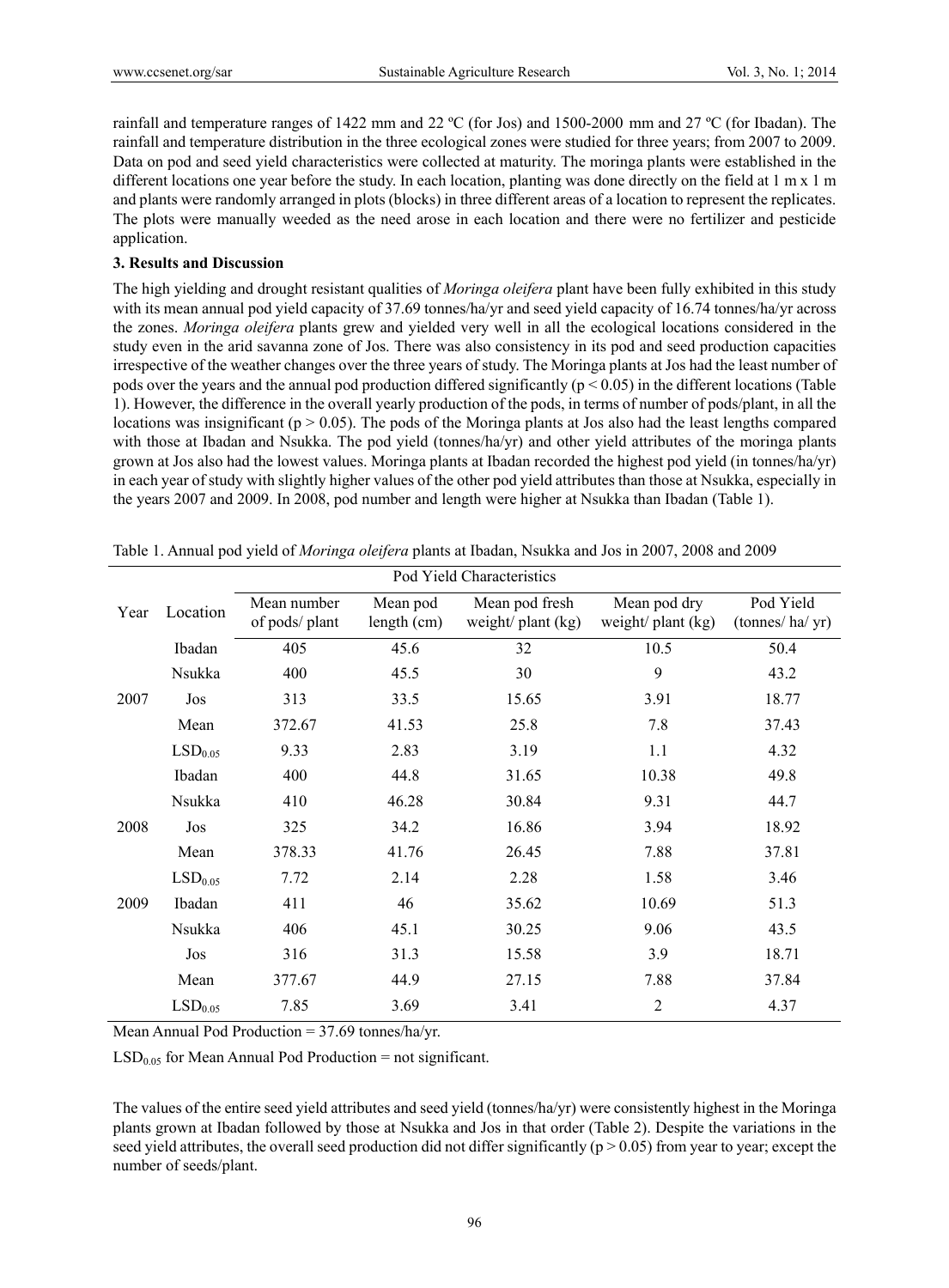|      | Location            | Seed Yield Characteristics |                              |                                       |                                           |                                      |                                      |                                  |  |  |  |  |
|------|---------------------|----------------------------|------------------------------|---------------------------------------|-------------------------------------------|--------------------------------------|--------------------------------------|----------------------------------|--|--|--|--|
| Year |                     | Number<br>of seeds/<br>pod | Number of<br>seeds/<br>plant | Mean<br>weight of<br>seeds/pod<br>(g) | Fresh<br>weight of<br>seeds/plant<br>(kg) | Dry<br>weight of<br>seeds/pod<br>(g) | Dry weight<br>of seeds/<br>plant(kg) | Seed Yield<br>(tonnes/ha/<br>yr) |  |  |  |  |
|      | Ibadan              | 30                         | 21,150                       | 36                                    | 14.58                                     | 12.9                                 | 4.86                                 | 23.33                            |  |  |  |  |
|      | Nsukka              | 29                         | 11,600                       | 33.35                                 | 13.34                                     | 10.15                                | 4.06                                 | 19.49                            |  |  |  |  |
| 2007 | Jos                 | 16                         | 5,008                        | 14.4                                  | 2.82                                      | 4.48                                 | 1.4                                  | 6.73                             |  |  |  |  |
|      | Mean                | 25                         | 12,586                       | 27.92                                 | 10.25                                     | 9.18                                 | 3.44                                 | 16.517                           |  |  |  |  |
|      | LSD <sub>0.05</sub> | $\overline{3}$             | 8705                         | 3.68                                  | 2.73                                      | 2.17                                 | 1.43                                 | 3.13                             |  |  |  |  |
|      | Ibadan              | 31                         | 12,400                       | 35                                    | 15.12                                     | 12.81                                | 4.68                                 | 23.72                            |  |  |  |  |
|      | Nsukka              | 30                         | 12,300                       | 33.25                                 | 13.66                                     | 10.23                                | 4.05                                 | 19.4                             |  |  |  |  |
| 2008 | Jos                 | 18                         | 5,850                        | 15                                    | 3.05                                      | 5.06                                 | 1.8                                  | 6.77                             |  |  |  |  |
|      | Mean                | 26.33                      | 10,180                       | 27.75                                 | 10.61                                     | 9.37                                 | 3.51                                 | 16.63                            |  |  |  |  |
|      | LSD <sub>0.05</sub> | 2.89                       | 65.83                        | 3.57                                  | 2.75                                      | 2.08                                 | 1.31                                 | 3.14                             |  |  |  |  |
| 2009 | Ibadan              | 35                         | 14,385                       | 37.1                                  | 14.96                                     | 13.08                                | 5.03                                 | 24.01                            |  |  |  |  |
|      | Nsukka              | 31                         | 12,586                       | 32.75                                 | 14.01                                     | 11.12                                | 4.24                                 | 20.11                            |  |  |  |  |
|      | Jos                 | 20                         | 6,320                        | 1480                                  | 4.21                                      | 4.66                                 | 1.65                                 | 7.12                             |  |  |  |  |
|      | Mean                | 28.67                      | 11.017                       | 28.22                                 | 11.06                                     | 9.62                                 | 3.64                                 | 17.08                            |  |  |  |  |
|      | LSD <sub>0.05</sub> | 2.94                       | 69.4                         | 3.66                                  | 2.62                                      | 2.23                                 | 1.41                                 | 3.16                             |  |  |  |  |

Table 2. Annual seed yield of *Moringa oleifera* plants at Ibadan, Nsukka and Jos in 2007, 2008 and 2009

Mean Annual Seed Production = 16.74 tonnes/ha/yr.

 $LSD<sub>0.05</sub>$  for Mean Annual Seed Production = not significant.

The rainfall distribution from 2007 to 2009 varied in the various locations. Nsukka had two peaks of rainfall in July and October each year. Ibadan had two peaks of rainfall in July and October, 2007. In 2008 and 2009, Ibadan had its peaks of monthly rainfall in June and October. Jos had only one peak of rainfall in July each year. The total annual rainfall was highest at Ibadan followed by Nsukka and then Jos, in that order, in the three years of the study (Figures 1, 2 and 3).



Figure 1. Mean monthly rainfall (mm) at Ibadan, Nsukka and Jos in 2007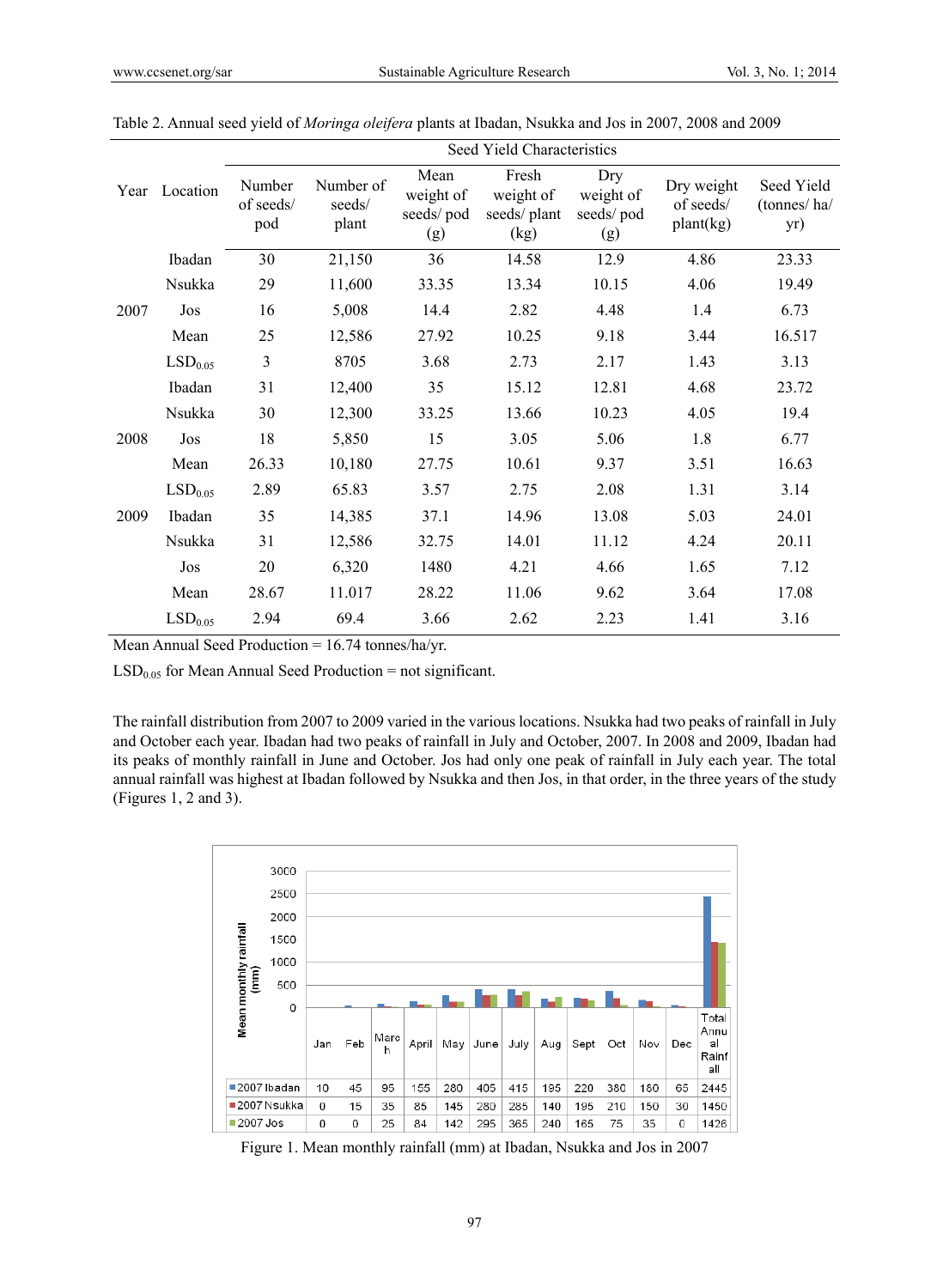

Figure 2. Mean monthly rainfall (mm) at Ibadan, Nsukka and Jos in 2008



Figure 3. Mean monthly rainfall (mm) at Ibadan, Nsukka and Jos in 2009

The temperature distribution in the various locations varied also with higher monthly temperatures during the dry months of January, February, and March. In all the locations, the temperature came down during the months of regular rains in May, June, July, etc. (Figures 4, 5 and 6). The mean annual temperature was highest in Ibadan all through the three years followed by Nsukka and Jos.

| Mean monthly temperature<br>} |              |     |     |           |       |     |      |      |     |      |     |     |     |                                              |
|-------------------------------|--------------|-----|-----|-----------|-------|-----|------|------|-----|------|-----|-----|-----|----------------------------------------------|
|                               |              | Jan | Feb | Marc<br>h | April | May | June | July | Aug | Sept | Oct | Nov | Dec | Mean<br>Annu<br>al<br>⊺Temp ∣<br>eratur<br>е |
|                               | ■2007 Nsukka | 22  | 23  | 24        | 22    | 22  | 21   | 21   | 22  | 22   | 21  | 22  | 23  | 22.08                                        |
|                               | ■2007 Ibadan | 27  | 29  | 28        | 27    | 27  | 26   | 26   | 28  | 27   | 26  | 28  | 27  | 27.16                                        |
|                               | ■2007 Jos    | 22  | 23  | 23        | 22    | 22  | 21   | 21   | 21  | 22   | 22  | 23  | 23  | 22.08                                        |

Figure 4. Mean monthly temperature (ºC) at Ibadan, Nsukka and Jos in 2007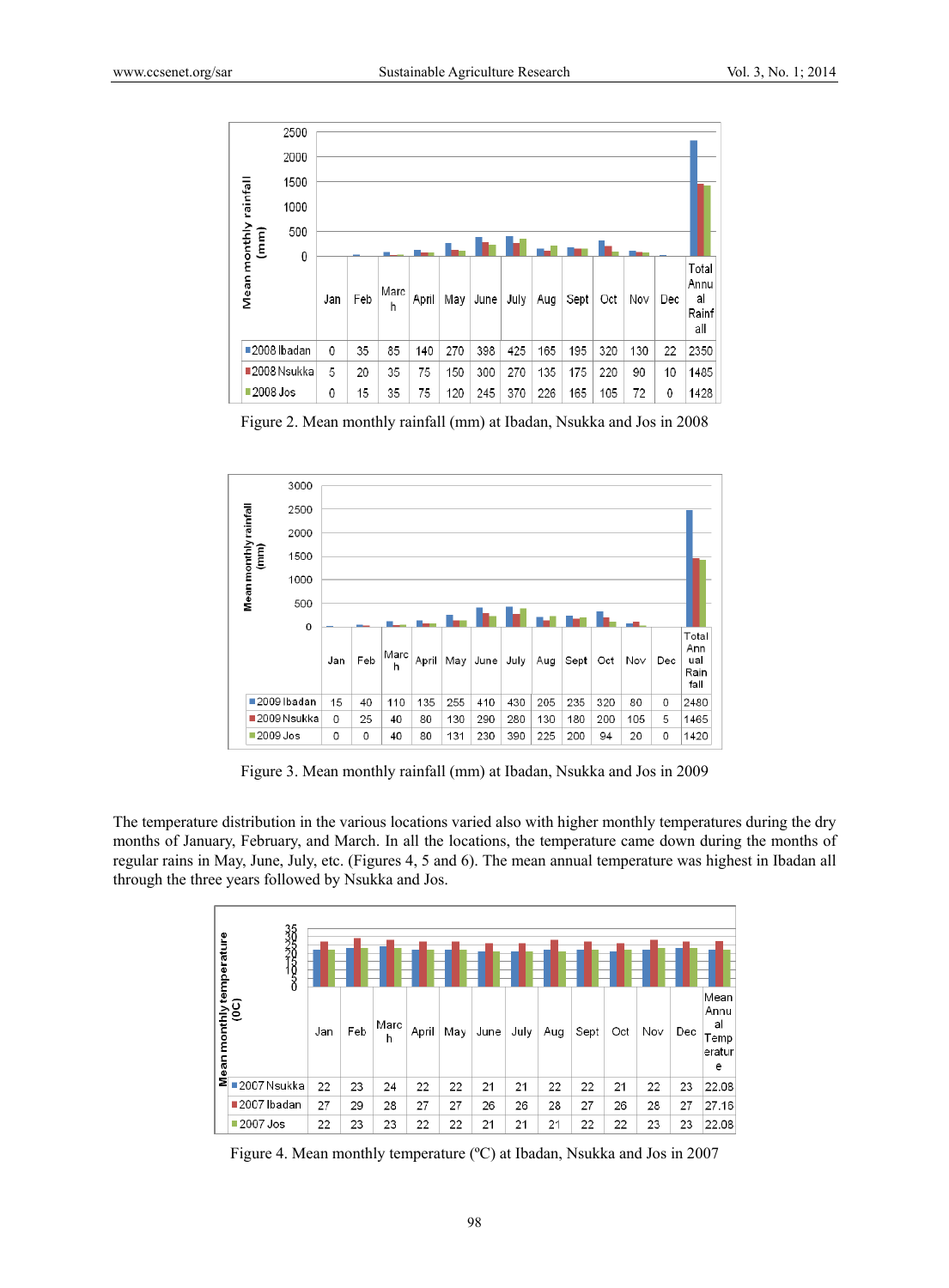

Figure 5. Mean monthly temperature (ºC) at Ibadan, Nsukka and Jos in 2008



Figure 6. Mean monthly temperature (ºC) at Ibadan, Nsukka and Jos in 2009

There is clear evidence that *Moringa oleifera* is, no doubt, a suitable crop for climate change in Nigeria given its high level of adaptability and numerous nutritional, medicinal, agricultural, domestic and industrial values. *Moringa oleifera* is called a "Never Die" plant because of its adaptability to weather, soil and other environmental vagaries according to Fuglie (2000). *Moringa oleifera* has wide adaptability to different environments as revealed in this study. Type of vegetation was not a limiting factor to growth and well performance of moringa in the different ecologies. The heavy flushes produced by the trees even during the dry season act as good sink for carbondioxide absorption and utilization, thus reducing the level of atmospheric carbondioxide which is one of the major courses of ozone layer depletion and global warming. The high yielding quality of *Moringa oleifera* plant irrespective of the location, soil type, vegetation and climate conditions is a score against food insecurity in Nigeria. It is also a diver into the African Technology Policy Studies (ATPS) and the Women Innovation Challenge (WE CAN) program. Moringa is an anti-malnutrition crop. All parts of the plant, i.e. the leaves, flowers, seeds, pods are edible. The leaves, stem, bark and roots are also medicinal. *Moringa oleifera* is called "A Mother's Best Friend" because of its multi- nutritional and medicinal values according to Fulie (1999, 2000) and Johnson (2005).

#### **4. Conclusion**

*Moringa oleifera* is a climate-change-adaptable crop for life sustenance against food insecurity threats. Large production of the trees is, therefore, advocated especially amongst the women. It does not only add to the home-use foodstuff but also creates job opportunities for women and their children for their capacity building. It reduces death toll due to malnutrition and diseases.

#### **References**

Fuglie, L. J. (1999). The Miracle Tree: Moringa oleifera. Natural Nutrition for the Tropics. Church World Service, Dakar. p. 68; revised in 2001 and published as The Miracle Tree: The Multiple Attributes of Moringa, p. 172.

Fuglie, L. J. (2000). *New Uses of Moringa studied in Nicaragua*. ECHO Development Notes #68, June, 2000.

Jahn, S. A. A. (1996). On the introduction of a tropical multipurpose tree to China traditional and potential